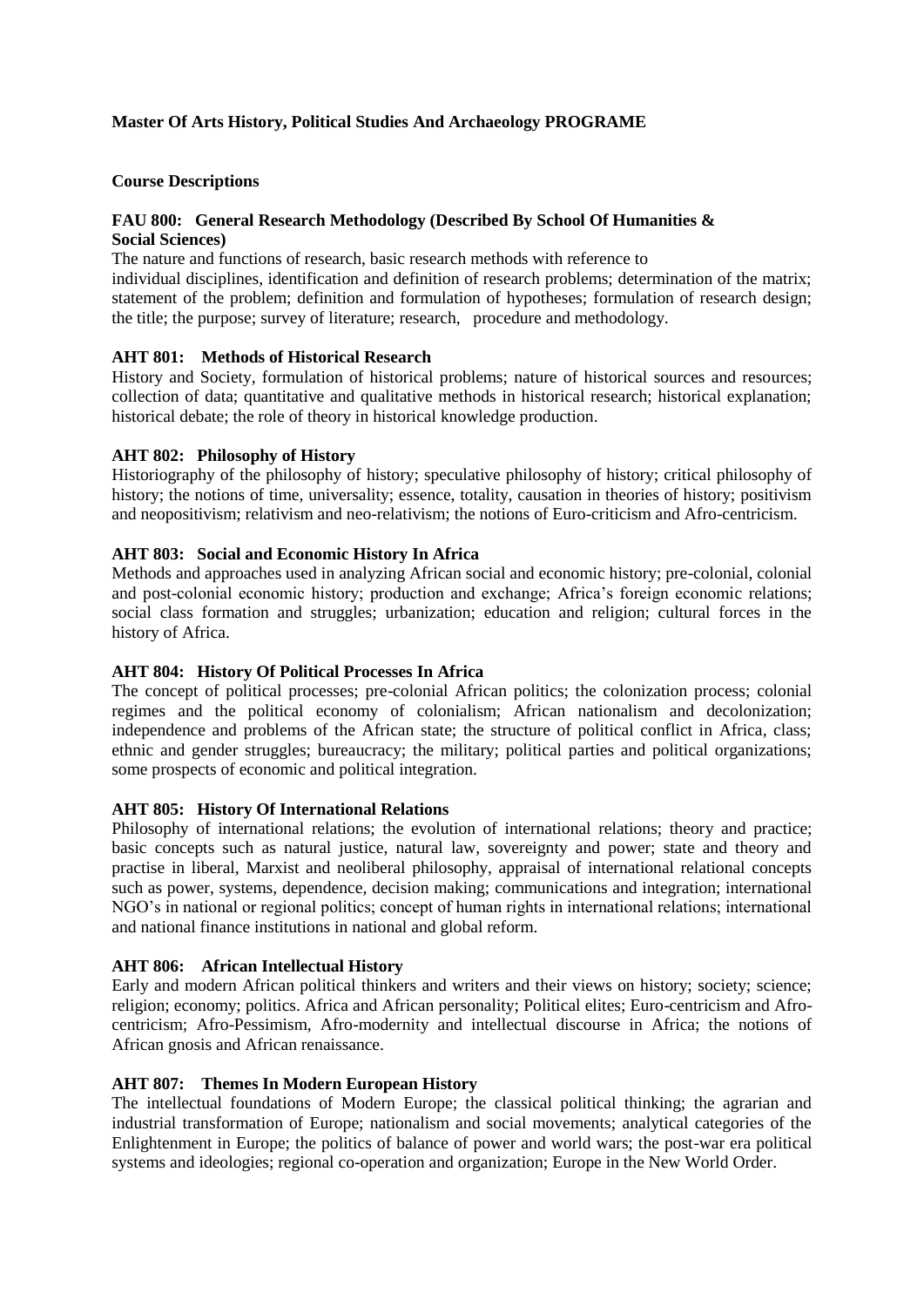## **AHT 808: Themes In Modern Asian History**

Western Imperialism in Asia; history or agrarian transformations; patterns of industrialisation; nationalist movements and ideologies; problems of urbanisation; globalization and modern Asian economies; problems and prospects of economic integration.

# **AHT 809: Themes In Modern Latin American History**

Imperial heritage in Latin America; notions of economic development and underdevelopment; the military in Latin American politics; Blacks in Latin American society; Latin America and the New World Order; Comparison of Latin American and African Economic Problems.

# **AHT 810: Comparative Labour History**

Theories of capital; theories of labour; regional patterns of organisation of labour, labour migrations; growth of labour movements, international trade union organisations; issues of gender relations in labour movements.

# **AHT 811: Principles Of Advanced Archaeology**

The status of archaeological thought; shifting paradigms in archaeological theory; concept of culture in archaeology; methods of data collection in archaeology; analysing archeological data; the interdisciplinary approach in archaeology.

# **AHT 812: Theories Of Development**

The concept of development; the experience of development in Europe, America, Austria, Asia and Africa; theorists, practitioners and critics of development; the history of development theory and action from the early  $19<sup>th</sup>$  century to the late 20th century; power of development; post-modern and feminist critiques of the theories and practice of development.

# **AHT 813: Comparative Politics In History**

Foundations of comparative politics; past and current approaches to the study of comparative politics, the African academy in the study of comparative politics, continental African politics, comparative politics of Asian countries; the history and theory of politics; gender and ethnicity in modern politics.

# **AHT 814: The History Of Policy Processes In Africa**

The origin of policy, the policy process; parliamentary control of the policy process; problems of policy implementation and review; bureaucratic technocracy in developing policy; ministerial roles and functions in policy formulation and implementation; presidentialism, the cabinet; pressure groups; select committees, the courts and their respective policy problems.

## **AHT 815: Issues in the Political Economy of Africa**

Social bases of poverty in Africa; structural adjustment programmes and poverty; poverty and labour; poverty and capital; poverty and gender; neo-liberal policies, IMF and the world Bank; interest groups and social sector spending in Africa; foreign aid; the political economy of modern capitalist development; effects of globalization and the New World Order.

## **AHT 816: The Political Economy of Public Administration**

Basic theories and models in the explanation of public sector organisations; the regulatory functions of the state; the legislative functions of the state; bureaucratic models; administrative theory and political behaviour; electoral process; development administration; Management of public enterprises and leadership theories; constraints on agency form and administrative functions of agency; private interests and administrative decision-making; the boundary between public and private sectors; the need for public policy analysis.

## **AHT 817: Political Psychology**

Psychoanalytic theories in the study of politics; psychology in the study of political behaviour; interest groups and identity struggles; principles of object perception in politics; the group process,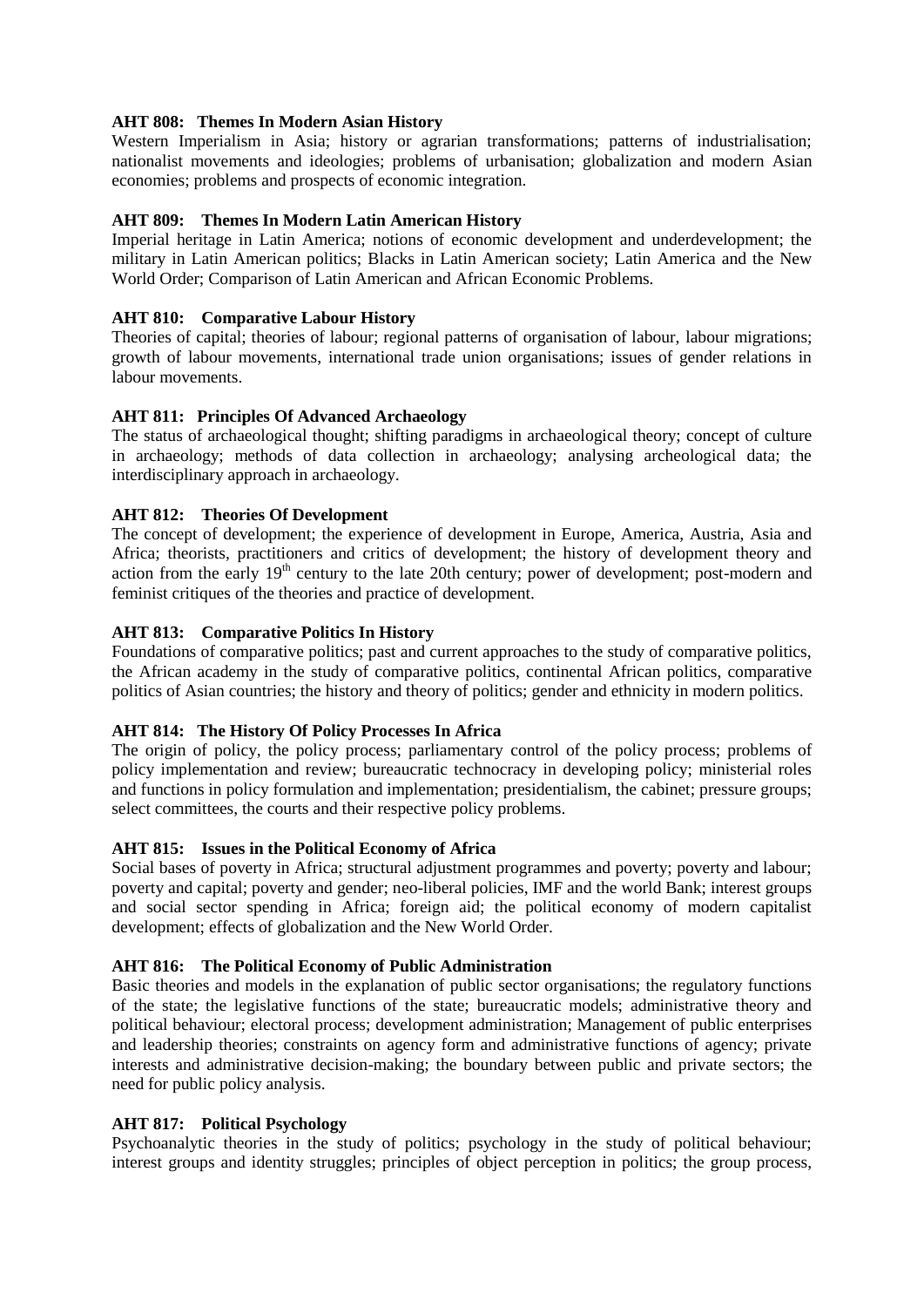norms, attitudes and collective stereotyping; opinions, political decisions and processes of social interaction and deliberation; civil liberty and coercive bahaviour; the mass media and public attitudes.

# **AHT 818: Modern Political Theory**

The history of modern political theory; analytical political theory; theories of modernity; theories of post modernity. Foucault and politics; feminism and political theories; towards a post-fordist neoliberalism; new institutionalism and rational choice theory; some African political thinkers.

# **AHT 819: Archaeological Research Design, Theory and Methodology**

Research design in scientific archaeology and cultural resource management; developing a hypothesis or multiple working hypotheses; operationalizing a hypothesis and use of test implications; archaeological data collection techniques and sampling techniques; validity and reliability of data; chronological, contextual, and spatial skills of making archaeological research inferences and conclusions.

# **AHT: 820: Human Adaptations In Archaeological Perspective**

Ecological evidence of behavioural adaptation; subsistence and settlement systems; reconstructing palaeoecological systems; the human settlement changes and climate; biotic communities and land forms of prehistoric societies; palaeo-environments and feedback system; early hominid radiation and extinction of hominid species; man and quaternary faunal extinction; cultural adaptations in the Nile Valley; adaptations based on intensive irrigation; agriculture in Mesopotamia, Mesoamerica and China; trade and the ecology of human adaptations; pastoral exploitation of Savanna environments.

# **AHT 821: Palaeolithic Archaeology and Human Evolution**

Hominid evolution in Eastern Africa; the fossil evidence; evidence of early hominid behaviour; Early Stone Age artifact industries; Oldowan and Acheulian; the spread of humanity out of Africa; Early Stone Age/Lower Paleolithic industries; African Middle Stone Age and middle Paleolithic industries; Europe and Asia, Upper Paleolithic art; early people in the New World; North and South America; the peopling of oceania and Australia, the Mesolithic transition among prehistoric hunter-gatherers.

## **AHT 822: Methods of Research in Political Science**

The nature of political inquiry; the theories and methods of political inquiry; the place of generalization in political science; concepts and approaches of deductivism, relativism, causality, teleology and epistemology; theory in political science; concepts and approaches of discourse; qualitative and quantitative approaches in political science.

## **AHT 823: Archaeological Laboratory**

Concepts and procedures in identification, handling, treatment and display of artifacts; geophysical and geochemical survey; air photo interpretation; theodolite surveying; on site planning; drawing; reading; archaeological photography and mapping.

## **AHT 824: Environmental Archaeology**

Reconstruction of archaeological environments; the environment and formation and preservation of archaeological data; palaeo-climatology of Africa during the Pleistocene; methods of dietary reconstruction; role of the environment in the rise of world food systems (Agriculture and Pastoralism).

## **AHT 825: Women Movements**

Theoretical approaches in women's studies; the intersection between women and gender politics; patriarchy and power in gender studies; development of feminist government; politics of femininity; feminine resistance to the masculinity of the state; culture and patriarchy; power and women's struggles; women achievements in developed and developing countries.

## **AHT 826: Issues In African Archaeology**